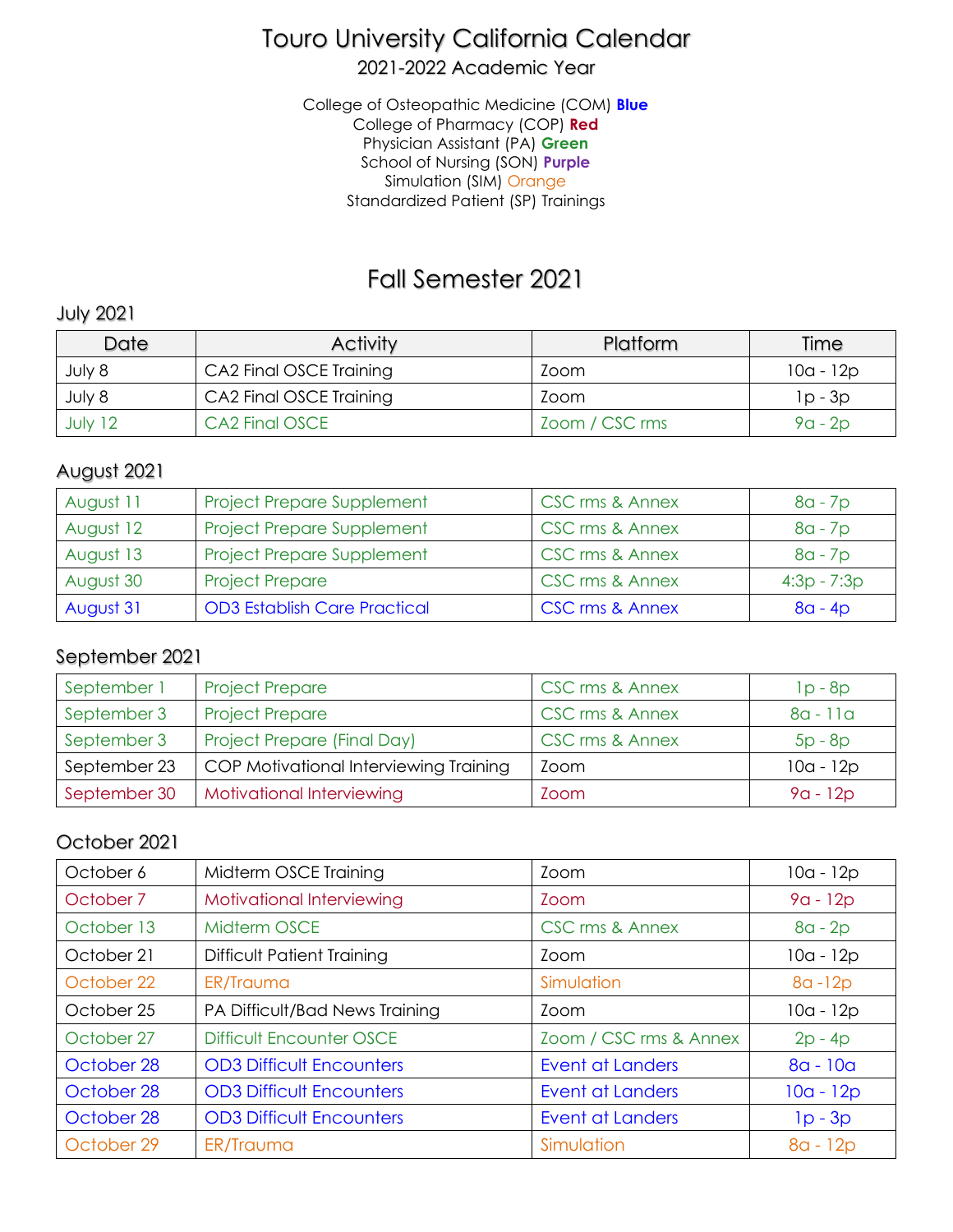#### November 2021

| Date        | <b>Activity</b>                             | Platform                   | Time        |
|-------------|---------------------------------------------|----------------------------|-------------|
| November 2  | <b>OD3 Neuro Practical</b>                  | <b>CSC rms &amp; Annex</b> | $8a - 5p$   |
| November 4  | <b>Clinical Year Callback OSCE Training</b> | Zoom                       | $10a - 12p$ |
| November 5  | ER/Trauma                                   | Simulation                 | $8a - 12p$  |
| November 8  | <b>Clinical Year Callback OSCE Training</b> | Zoom                       | $10a - 12p$ |
| November 9  | <b>Clinical Year Callback OSCE</b>          | CSC rms & Annex            | 8a - 12p    |
| November 10 | <b>OD1 Screening PE Practical</b>           | <b>CSC rms &amp; Annex</b> | $8a - 5p$   |
| November 12 | ER/Trauma                                   | Simulation                 | $8a - 12p$  |

### December 2021

| December 2                | Final OSCE Training                          | Zoom                       | 10a - 12p |
|---------------------------|----------------------------------------------|----------------------------|-----------|
| December 6                | Final OSCE                                   | <b>CSC Annex</b>           | $9a - 2p$ |
| December 8                | <b>OD1 History Taking &amp; MI Practical</b> | <b>CSC rms &amp; Annex</b> | $8a - 3p$ |
| December 13   Retake OSCE |                                              | CSC rms                    | $8a - 1p$ |
|                           | December 15   OD3 MSK Practical              | <b>CSC rms &amp; Annex</b> | $8a - 5p$ |

# Spring Semester 2022

## January 2022

| Date       | <b>Activity</b>               | Platform          | Time        |
|------------|-------------------------------|-------------------|-------------|
| January 6  | <b>COM OD1 Remediation</b>    | CSC rms           | $11a - 12p$ |
| January 11 | <b>COM OD3 Remediation</b>    | CSC rms           | $2p - 3:5p$ |
| January 12 | K. Walker case Training       | Zoom              | $10a - 12p$ |
| January 13 | L. Gilbert case Training      | Zoom              | $10a - 12p$ |
| January 19 | Laptop-Tech-Logistic Training | Zoom              | $lp - 3p$   |
| January 20 | Laptop-Tech-Logistic Training | Zoom              | $10a - 12p$ |
| January 24 | <b>Callback OSCE</b>          | <b>Telehealth</b> | $1p - 5p$   |
| January 25 | <b>Callback OSCE</b>          | <b>Telehealth</b> | $8a - 12p$  |
| January 31 | <b>Callback OSCE</b>          | <b>Telehealth</b> | $1p - 5p$   |

### February 2022

| February 1  | <b>Callback OSCE</b>                  | <b>Telehealth</b>          | $8a - 12p$  |
|-------------|---------------------------------------|----------------------------|-------------|
| February 2  | CA4 Final OSCE Training               | Zoom                       | $10a - 12p$ |
| February 3  | CA4 Final OSCE Training               | Zoom                       | $10a - 12p$ |
| February 7  | <b>CA4 Final OSCE</b>                 | CSC rms                    | $9a - 1p$   |
| February 8  | <b>Clinical Year Callback OSCE #2</b> | Zoom, Annex                | $8a - 12p$  |
| February 15 | <b>OD4 Abdominal Pain Practical</b>   | <b>CSC rms &amp; Annex</b> | $8a - 5p$   |
| February 28 | Formative OSCE                        | CSC rms                    | $1p - 3p$   |